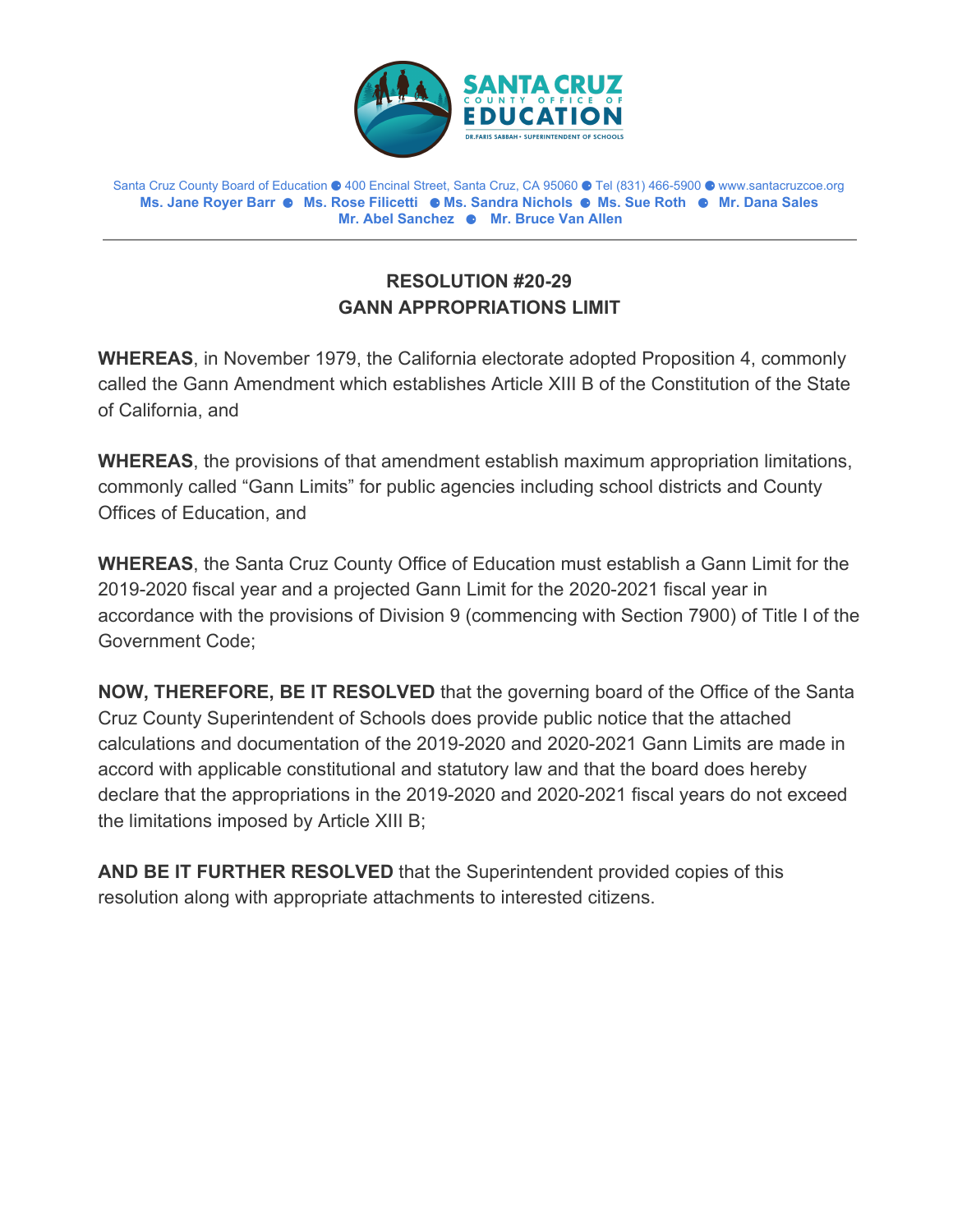**PASSED and ADOPTED** by the Board of Education of Santa Cruz County on this **15th day of October, 2020** by the following vote:

**AYES:** Barr, Filicetti, Nichols, Roth, Sales, Sanchez, Van Allen

**NAYS:** None

**ABSTAIN:** None

**ABSENT:** None

 $\chi$  bere  $\eta$ 

Sue Roth, Board President Santa Cruz County Board of Education

\_\_\_\_\_\_\_\_\_\_\_\_\_\_\_\_\_\_\_\_\_\_\_\_\_\_\_\_\_\_\_\_\_\_\_\_\_\_\_

Faris M. Sabbah, Secretary Santa Cruz County Superintendent of Schools

 $\mathbb{P}$ 

Rose Filicetti, Vice President

 $\frac{1}{\sqrt{2}}$ 

Jane Royer Barr, Trustee

 $\frac{1}{2}$  behold

Sandra Nichols, Trustee

 $\overline{\mathscr{A}}$ 

Dana Sales, Trustee